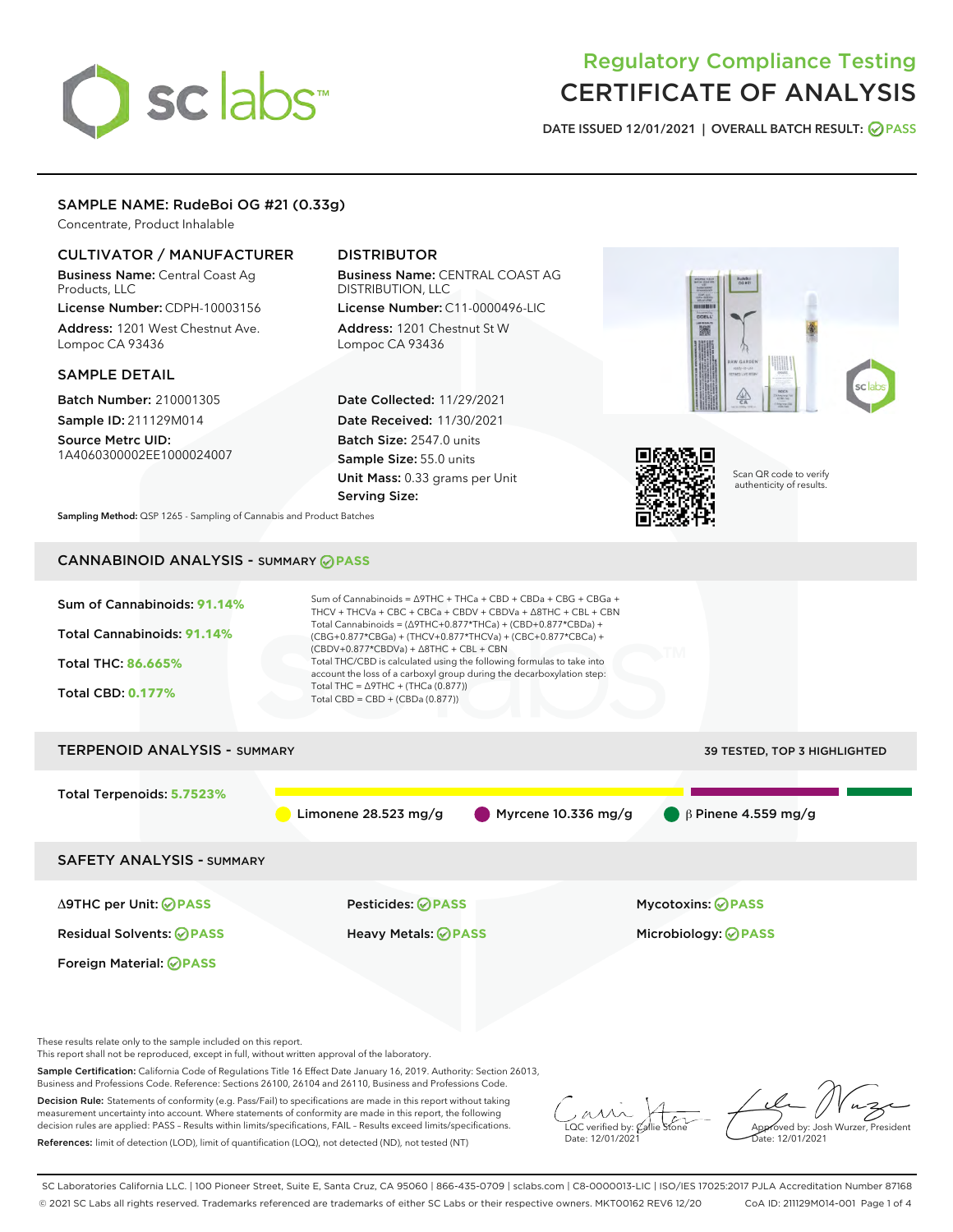



RUDEBOI OG #21 (0.33G) | DATE ISSUED 12/01/2021 | OVERALL BATCH RESULT: @ PASS

# CANNABINOID TEST RESULTS - 11/30/2021 @ PASS

Tested by high-performance liquid chromatography with diode-array detection (HPLC-DAD). **Method:** QSP 1157 - Analysis of Cannabinoids by HPLC-DAD

### TOTAL CANNABINOIDS: **91.14%**

Total Cannabinoids (Total THC) + (Total CBD) + (Total CBG) + (Total THCV) + (Total CBC) + (Total CBDV) + ∆8THC + CBL + CBN

TOTAL THC: **86.665%** Total THC (∆9THC+0.877\*THCa)

TOTAL CBD: **0.177%**

Total CBD (CBD+0.877\*CBDa)

TOTAL CBG: 3.439% Total CBG (CBG+0.877\*CBGa)

TOTAL THCV: 0.37% Total THCV (THCV+0.877\*THCVa)

TOTAL CBC: ND Total CBC (CBC+0.877\*CBCa)

TOTAL CBDV: ND Total CBDV (CBDV+0.877\*CBDVa)

| <b>COMPOUND</b>            | LOD/LOQ<br>(mg/g) | <b>MEASUREMENT</b><br><b>UNCERTAINTY</b><br>(mg/g) | <b>RESULT</b><br>(mg/g) | <b>RESULT</b><br>(%) |
|----------------------------|-------------------|----------------------------------------------------|-------------------------|----------------------|
| Δ9THC                      | 0.06 / 0.26       | ±29.813                                            | 866.65                  | 86.665               |
| <b>CBG</b>                 | 0.06/0.19         | ±1.355                                             | 34.39                   | 3.439                |
| <b>THCV</b>                | 0.1 / 0.2         | ±0.18                                              | 3.7                     | 0.37                 |
| $\triangle$ 8THC           | 0.1/0.4           | $\pm 0.23$                                         | 2.9                     | 0.29                 |
| <b>CBN</b>                 | 0.1/0.3           | ±0.13                                              | 2.0                     | 0.20                 |
| <b>CBD</b>                 | 0.07/0.29         | ±0.082                                             | 1.77                    | 0.177                |
| <b>THCa</b>                | 0.05/0.14         | N/A                                                | <b>ND</b>               | <b>ND</b>            |
| <b>THCVa</b>               | 0.07/0.20         | N/A                                                | <b>ND</b>               | <b>ND</b>            |
| <b>CBDa</b>                | 0.02/0.19         | N/A                                                | <b>ND</b>               | <b>ND</b>            |
| <b>CBDV</b>                | 0.04 / 0.15       | N/A                                                | <b>ND</b>               | <b>ND</b>            |
| <b>CBDVa</b>               | 0.03/0.53         | N/A                                                | <b>ND</b>               | <b>ND</b>            |
| <b>CBGa</b>                | 0.1 / 0.2         | N/A                                                | <b>ND</b>               | <b>ND</b>            |
| <b>CBL</b>                 | 0.06 / 0.24       | N/A                                                | <b>ND</b>               | <b>ND</b>            |
| <b>CBC</b>                 | 0.2 / 0.5         | N/A                                                | <b>ND</b>               | <b>ND</b>            |
| <b>CBCa</b>                | 0.07 / 0.28       | N/A                                                | <b>ND</b>               | <b>ND</b>            |
| <b>SUM OF CANNABINOIDS</b> |                   |                                                    | $911.4 \text{ mg/g}$    | 91.14%               |

### **UNIT MASS: 0.33 grams per Unit**

| ∆9THC per Unit                         | 1120 per-package limit | 285.99 mg/unit | <b>PASS</b> |
|----------------------------------------|------------------------|----------------|-------------|
| <b>Total THC per Unit</b>              |                        | 285.99 mg/unit |             |
| <b>CBD</b> per Unit                    |                        | $0.58$ mg/unit |             |
| <b>Total CBD per Unit</b>              |                        | $0.58$ mg/unit |             |
| <b>Sum of Cannabinoids</b><br>per Unit |                        | 300.8 mg/unit  |             |
| <b>Total Cannabinoids</b><br>per Unit  |                        | 300.8 mg/unit  |             |

| <b>COMPOUND</b>         | LOD/LOQ<br>(mg/g) | <b>MEASUREMENT</b><br><b>UNCERTAINTY</b><br>(mg/g) | <b>RESULT</b><br>(mg/g)                         | <b>RESULT</b><br>$(\%)$ |
|-------------------------|-------------------|----------------------------------------------------|-------------------------------------------------|-------------------------|
| Limonene                | 0.005 / 0.016     | ±0.4079                                            | 28.523                                          | 2.8523                  |
| <b>Myrcene</b>          | 0.008 / 0.025     | ±0.1333                                            | 10.336                                          | 1.0336                  |
| $\beta$ Pinene          | 0.004 / 0.014     | ±0.0524                                            | 4.559                                           | 0.4559                  |
| $\alpha$ Pinene         | 0.005 / 0.017     | ±0.0378                                            | 4.398                                           | 0.4398                  |
| $\beta$ Caryophyllene   | 0.004 / 0.012     | ±0.0846                                            | 2.376                                           | 0.2376                  |
| Ocimene                 | 0.011 / 0.038     | ±0.0475                                            | 1.481                                           | 0.1481                  |
| Terpinolene             | 0.008 / 0.026     | ±0.0283                                            | 1.380                                           | 0.1380                  |
| Linalool                | 0.009 / 0.032     | ±0.0487                                            | 1.282                                           | 0.1282                  |
| Fenchol                 | 0.010 / 0.034     | ±0.0413                                            | 1.066                                           | 0.1066                  |
| Camphene                | 0.005 / 0.015     | ±0.0064                                            | 0.553                                           | 0.0553                  |
| $\alpha$ Humulene       | 0.009 / 0.029     | ±0.0162                                            | 0.505                                           | 0.0505                  |
| Terpineol               | 0.016 / 0.055     | ±0.0260                                            | 0.423                                           | 0.0423                  |
| <b>Borneol</b>          | 0.005 / 0.016     | ±0.0057                                            | 0.136                                           | 0.0136                  |
| $\alpha$ Phellandrene   | 0.006 / 0.020     | ±0.0012                                            | 0.085                                           | 0.0085                  |
| Fenchone                | 0.009 / 0.028     | ±0.0024                                            | 0.082                                           | 0.0082                  |
| $\alpha$ Terpinene      | 0.005 / 0.017     | ±0.0009                                            | 0.061                                           | 0.0061                  |
| trans-ß-Farnesene       | 0.008 / 0.025     | ±0.0021                                            | 0.058                                           | 0.0058                  |
| $\gamma$ Terpinene      | 0.006 / 0.018     | ±0.0010                                            | 0.056                                           | 0.0056                  |
| 3 Carene                | 0.005 / 0.018     | ±0.0007                                            | 0.052                                           | 0.0052                  |
| Citronellol             | 0.003 / 0.010     | ±0.0025                                            | 0.052                                           | 0.0052                  |
| Valencene               | 0.009 / 0.030     | ±0.0022                                            | 0.032                                           | 0.0032                  |
| Geraniol                | 0.002 / 0.007     | ±0.0012                                            | 0.027                                           | 0.0027                  |
| Sabinene                | 0.004 / 0.014     | N/A                                                | <loq< th=""><th><loq< th=""></loq<></th></loq<> | <loq< th=""></loq<>     |
| p-Cymene                | 0.005 / 0.016     | N/A                                                | <loq< th=""><th><loq< th=""></loq<></th></loq<> | <loq< th=""></loq<>     |
| Sabinene Hydrate        | 0.006 / 0.022     | N/A                                                | <loq< th=""><th><loq< th=""></loq<></th></loq<> | <loq< th=""></loq<>     |
| Nerol                   | 0.003 / 0.011     | N/A                                                | <loq< th=""><th><loq< th=""></loq<></th></loq<> | <loq< th=""></loq<>     |
| Nerolidol               | 0.009 / 0.028     | N/A                                                | <loq< th=""><th><loq< th=""></loq<></th></loq<> | <loq< th=""></loq<>     |
| Caryophyllene<br>Oxide  | 0.010 / 0.033     | N/A                                                | <loq< th=""><th><loq< th=""></loq<></th></loq<> | <loq< th=""></loq<>     |
| $\alpha$ Bisabolol      | 0.008 / 0.026     | N/A                                                | <loq< th=""><th><loq< th=""></loq<></th></loq<> | <loq< th=""></loq<>     |
| Eucalyptol              | 0.006 / 0.018     | N/A                                                | <b>ND</b>                                       | <b>ND</b>               |
| (-)-Isopulegol          | 0.005 / 0.016     | N/A                                                | ND                                              | ND                      |
| Camphor                 | 0.006 / 0.019     | N/A                                                | ND                                              | <b>ND</b>               |
| Isoborneol              | 0.004 / 0.012     | N/A                                                | ND                                              | <b>ND</b>               |
| Menthol                 | 0.008 / 0.025     | N/A                                                | ND                                              | <b>ND</b>               |
| R-(+)-Pulegone          | 0.003 / 0.011     | N/A                                                | ND                                              | <b>ND</b>               |
| <b>Geranyl Acetate</b>  | 0.004 / 0.014     | N/A                                                | ND                                              | <b>ND</b>               |
| $\alpha$ Cedrene        | 0.005 / 0.016     | N/A                                                | ND                                              | <b>ND</b>               |
| Guaiol                  | 0.009 / 0.030     | N/A                                                | ND                                              | <b>ND</b>               |
| Cedrol                  | 0.008 / 0.027     | N/A                                                | ND                                              | <b>ND</b>               |
| <b>TOTAL TERPENOIDS</b> |                   |                                                    | 57.523 mg/g                                     | 5.7523%                 |

SC Laboratories California LLC. | 100 Pioneer Street, Suite E, Santa Cruz, CA 95060 | 866-435-0709 | sclabs.com | C8-0000013-LIC | ISO/IES 17025:2017 PJLA Accreditation Number 87168 © 2021 SC Labs all rights reserved. Trademarks referenced are trademarks of either SC Labs or their respective owners. MKT00162 REV6 12/20 CoA ID: 211129M014-001 Page 2 of 4

# TERPENOID TEST RESULTS - 12/01/2021

Terpene analysis utilizing gas chromatography-flame ionization detection (GC-FID). **Method:** QSP 1192 - Analysis of Terpenoids by GC-FID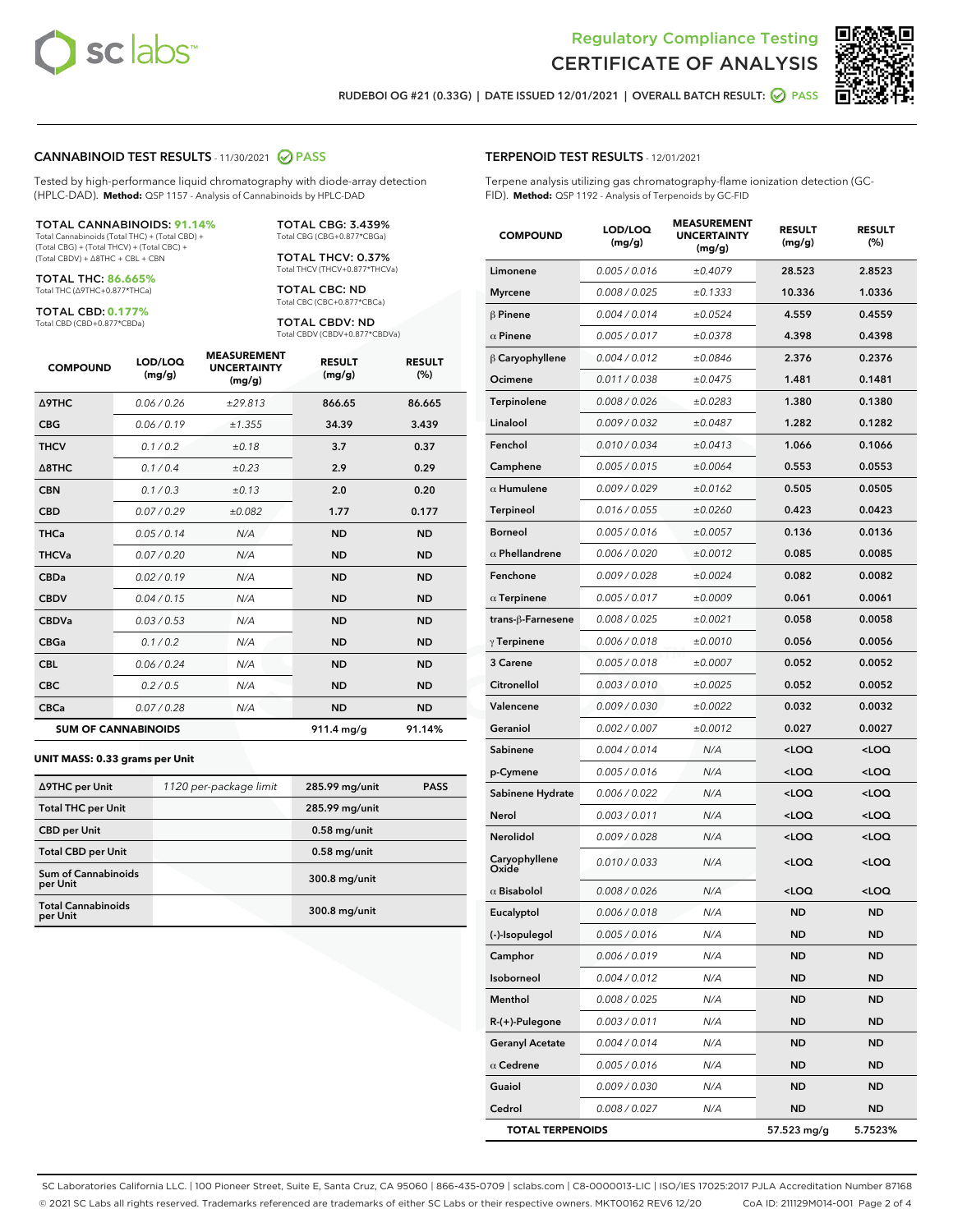



RUDEBOI OG #21 (0.33G) | DATE ISSUED 12/01/2021 | OVERALL BATCH RESULT: Ø PASS

# CATEGORY 1 PESTICIDE TEST RESULTS - 12/01/2021 @ PASS

Pesticide and plant growth regulator analysis utilizing high-performance liquid chromatography-mass spectrometry (HPLC-MS) or gas chromatography-mass spectrometry (GC-MS). \*GC-MS utilized where indicated. **Method:** QSP 1212 - Analysis of Pesticides and Mycotoxins by LC-MS or QSP 1213 - Analysis of Pesticides by GC-MS

| <b>COMPOUND</b>             | LOD/LOQ<br>$(\mu g/g)$ | <b>ACTION</b><br><b>LIMIT</b><br>$(\mu g/g)$ | <b>MEASUREMENT</b><br><b>UNCERTAINTY</b><br>$(\mu g/g)$ | <b>RESULT</b><br>$(\mu g/g)$ | <b>RESULT</b> |
|-----------------------------|------------------------|----------------------------------------------|---------------------------------------------------------|------------------------------|---------------|
| Aldicarb                    | 0.03 / 0.08            | $\ge$ LOD                                    | N/A                                                     | <b>ND</b>                    | <b>PASS</b>   |
| Carbofuran                  | 0.02 / 0.05            | $\ge$ LOD                                    | N/A                                                     | <b>ND</b>                    | <b>PASS</b>   |
| Chlordane*                  | 0.03 / 0.08            | $\ge$ LOD                                    | N/A                                                     | <b>ND</b>                    | <b>PASS</b>   |
| Chlorfenapyr*               | 0.03/0.10              | $\ge$ LOD                                    | N/A                                                     | <b>ND</b>                    | <b>PASS</b>   |
| Chlorpyrifos                | 0.02 / 0.06            | $\ge$ LOD                                    | N/A                                                     | <b>ND</b>                    | <b>PASS</b>   |
| Coumaphos                   | 0.02 / 0.07            | $\ge$ LOD                                    | N/A                                                     | <b>ND</b>                    | <b>PASS</b>   |
| Daminozide                  | 0.02 / 0.07            | $\ge$ LOD                                    | N/A                                                     | <b>ND</b>                    | <b>PASS</b>   |
| <b>DDVP</b><br>(Dichlorvos) | 0.03/0.09              | $\ge$ LOD                                    | N/A                                                     | <b>ND</b>                    | <b>PASS</b>   |
| <b>Dimethoate</b>           | 0.03/0.08              | $\ge$ LOD                                    | N/A                                                     | <b>ND</b>                    | <b>PASS</b>   |
| Ethoprop(hos)               | 0.03/0.10              | $\ge$ LOD                                    | N/A                                                     | <b>ND</b>                    | <b>PASS</b>   |
| Etofenprox                  | 0.02 / 0.06            | $>$ LOD                                      | N/A                                                     | <b>ND</b>                    | <b>PASS</b>   |
| Fenoxycarb                  | 0.03 / 0.08            | $\ge$ LOD                                    | N/A                                                     | <b>ND</b>                    | <b>PASS</b>   |
| Fipronil                    | 0.03/0.08              | $>$ LOD                                      | N/A                                                     | <b>ND</b>                    | <b>PASS</b>   |
| Imazalil                    | 0.02 / 0.06            | $\ge$ LOD                                    | N/A                                                     | <b>ND</b>                    | <b>PASS</b>   |
| Methiocarb                  | 0.02 / 0.07            | $\ge$ LOD                                    | N/A                                                     | <b>ND</b>                    | <b>PASS</b>   |
| Methyl<br>parathion         | 0.03/0.10              | $\ge$ LOD                                    | N/A                                                     | <b>ND</b>                    | <b>PASS</b>   |
| <b>Mevinphos</b>            | 0.03/0.09              | $\ge$ LOD                                    | N/A                                                     | <b>ND</b>                    | <b>PASS</b>   |
| Paclobutrazol               | 0.02 / 0.05            | $\ge$ LOD                                    | N/A                                                     | <b>ND</b>                    | <b>PASS</b>   |
| Propoxur                    | 0.03/0.09              | $\ge$ LOD                                    | N/A                                                     | <b>ND</b>                    | <b>PASS</b>   |
| Spiroxamine                 | 0.03 / 0.08            | $\ge$ LOD                                    | N/A                                                     | <b>ND</b>                    | <b>PASS</b>   |
| <b>Thiacloprid</b>          | 0.03/0.10              | $\ge$ LOD                                    | N/A                                                     | <b>ND</b>                    | <b>PASS</b>   |

# CATEGORY 2 PESTICIDE TEST RESULTS - 12/01/2021 @ PASS

| <b>COMPOUND</b>          | LOD/LOO<br>$(\mu g/g)$ | <b>ACTION</b><br>LIMIT<br>$(\mu g/g)$ | <b>MEASUREMENT</b><br><b>UNCERTAINTY</b><br>$(\mu g/g)$ | <b>RESULT</b><br>$(\mu g/g)$ | <b>RESULT</b> |
|--------------------------|------------------------|---------------------------------------|---------------------------------------------------------|------------------------------|---------------|
| Abamectin                | 0.03/0.10              | 0.1                                   | N/A                                                     | <b>ND</b>                    | <b>PASS</b>   |
| Acephate                 | 0.02/0.07              | 0.1                                   | N/A                                                     | <b>ND</b>                    | <b>PASS</b>   |
| Acequinocyl              | 0.02/0.07              | 0.1                                   | N/A                                                     | <b>ND</b>                    | <b>PASS</b>   |
| Acetamiprid              | 0.02/0.05              | 0.1                                   | N/A                                                     | <b>ND</b>                    | <b>PASS</b>   |
| Azoxystrobin             | 0.02/0.07              | 0.1                                   | N/A                                                     | <b>ND</b>                    | <b>PASS</b>   |
| <b>Bifenazate</b>        | 0.01/0.04              | 0.1                                   | N/A                                                     | <b>ND</b>                    | <b>PASS</b>   |
| <b>Bifenthrin</b>        | 0.02 / 0.05            | 3                                     | N/A                                                     | <b>ND</b>                    | <b>PASS</b>   |
| <b>Boscalid</b>          | 0.03/0.09              | 0.1                                   | N/A                                                     | <b>ND</b>                    | <b>PASS</b>   |
| Captan                   | 0.19/0.57              | 0.7                                   | N/A                                                     | <b>ND</b>                    | <b>PASS</b>   |
| Carbaryl                 | 0.02/0.06              | 0.5                                   | N/A                                                     | <b>ND</b>                    | <b>PASS</b>   |
| Chlorantranilip-<br>role | 0.04/0.12              | 10                                    | N/A                                                     | <b>ND</b>                    | <b>PASS</b>   |
| Clofentezine             | 0.03/0.09              | 0.1                                   | N/A                                                     | <b>ND</b>                    | <b>PASS</b>   |

# CATEGORY 2 PESTICIDE TEST RESULTS - 12/01/2021 continued

| <b>COMPOUND</b>               | LOD/LOQ<br>(µg/g) | <b>ACTION</b><br><b>LIMIT</b><br>(µg/g) | <b>MEASUREMENT</b><br><b>UNCERTAINTY</b><br>$(\mu g/g)$ | <b>RESULT</b><br>(µg/g) | <b>RESULT</b> |
|-------------------------------|-------------------|-----------------------------------------|---------------------------------------------------------|-------------------------|---------------|
| Cyfluthrin                    | 0.12 / 0.38       | $\overline{c}$                          | N/A                                                     | <b>ND</b>               | <b>PASS</b>   |
| Cypermethrin                  | 0.11 / 0.32       | 1                                       | N/A                                                     | <b>ND</b>               | <b>PASS</b>   |
| Diazinon                      | 0.02 / 0.05       | 0.1                                     | N/A                                                     | <b>ND</b>               | <b>PASS</b>   |
| Dimethomorph                  | 0.03 / 0.09       | 2                                       | N/A                                                     | ND                      | <b>PASS</b>   |
| Etoxazole                     | 0.02 / 0.06       | 0.1                                     | N/A                                                     | <b>ND</b>               | <b>PASS</b>   |
| Fenhexamid                    | 0.03 / 0.09       | 0.1                                     | N/A                                                     | ND                      | <b>PASS</b>   |
| Fenpyroximate                 | 0.02 / 0.06       | 0.1                                     | N/A                                                     | <b>ND</b>               | <b>PASS</b>   |
| Flonicamid                    | 0.03 / 0.10       | 0.1                                     | N/A                                                     | ND                      | <b>PASS</b>   |
| Fludioxonil                   | 0.03 / 0.10       | 0.1                                     | N/A                                                     | <b>ND</b>               | <b>PASS</b>   |
| Hexythiazox                   | 0.02 / 0.07       | 0.1                                     | N/A                                                     | ND                      | <b>PASS</b>   |
| Imidacloprid                  | 0.04 / 0.11       | 5                                       | N/A                                                     | ND                      | <b>PASS</b>   |
| Kresoxim-methyl               | 0.02 / 0.07       | 0.1                                     | N/A                                                     | <b>ND</b>               | <b>PASS</b>   |
| <b>Malathion</b>              | 0.03 / 0.09       | 0.5                                     | N/A                                                     | ND                      | <b>PASS</b>   |
| Metalaxyl                     | 0.02 / 0.07       | $\overline{c}$                          | N/A                                                     | ND                      | <b>PASS</b>   |
| Methomyl                      | 0.03 / 0.10       | 1                                       | N/A                                                     | <b>ND</b>               | <b>PASS</b>   |
| Myclobutanil                  | 0.03 / 0.09       | 0.1                                     | N/A                                                     | ND                      | <b>PASS</b>   |
| Naled                         | 0.02 / 0.07       | 0.1                                     | N/A                                                     | ND                      | <b>PASS</b>   |
| Oxamyl                        | 0.04 / 0.11       | 0.5                                     | N/A                                                     | ND                      | <b>PASS</b>   |
| Pentachloronitro-<br>benzene* | 0.03 / 0.09       | 0.1                                     | N/A                                                     | ND                      | <b>PASS</b>   |
| Permethrin                    | 0.04 / 0.12       | 0.5                                     | N/A                                                     | <b>ND</b>               | <b>PASS</b>   |
| Phosmet                       | 0.03/0.10         | 0.1                                     | N/A                                                     | ND                      | <b>PASS</b>   |
| Piperonylbu-<br>toxide        | 0.02 / 0.07       | 3                                       | N/A                                                     | ND                      | <b>PASS</b>   |
| Prallethrin                   | 0.03 / 0.08       | 0.1                                     | N/A                                                     | <b>ND</b>               | <b>PASS</b>   |
| Propiconazole                 | 0.02 / 0.07       | 0.1                                     | N/A                                                     | ND                      | <b>PASS</b>   |
| Pyrethrins                    | 0.04 / 0.12       | 0.5                                     | N/A                                                     | ND                      | <b>PASS</b>   |
| Pyridaben                     | 0.02 / 0.07       | 0.1                                     | N/A                                                     | ND                      | <b>PASS</b>   |
| Spinetoram                    | 0.02 / 0.07       | 0.1                                     | N/A                                                     | ND                      | <b>PASS</b>   |
| Spinosad                      | 0.02 / 0.07       | 0.1                                     | N/A                                                     | ND                      | <b>PASS</b>   |
| Spiromesifen                  | 0.02 / 0.05       | 0.1                                     | N/A                                                     | ND                      | <b>PASS</b>   |
| Spirotetramat                 | 0.02 / 0.06       | 0.1                                     | N/A                                                     | ND                      | <b>PASS</b>   |
| Tebuconazole                  | 0.02 / 0.07       | 0.1                                     | N/A                                                     | ND                      | <b>PASS</b>   |
| Thiamethoxam                  | 0.03 / 0.10       | 5                                       | N/A                                                     | ND                      | <b>PASS</b>   |
| Trifloxystrobin               | 0.03 / 0.08       | 0.1                                     | N/A                                                     | <b>ND</b>               | <b>PASS</b>   |

SC Laboratories California LLC. | 100 Pioneer Street, Suite E, Santa Cruz, CA 95060 | 866-435-0709 | sclabs.com | C8-0000013-LIC | ISO/IES 17025:2017 PJLA Accreditation Number 87168 © 2021 SC Labs all rights reserved. Trademarks referenced are trademarks of either SC Labs or their respective owners. MKT00162 REV6 12/20 CoA ID: 211129M014-001 Page 3 of 4